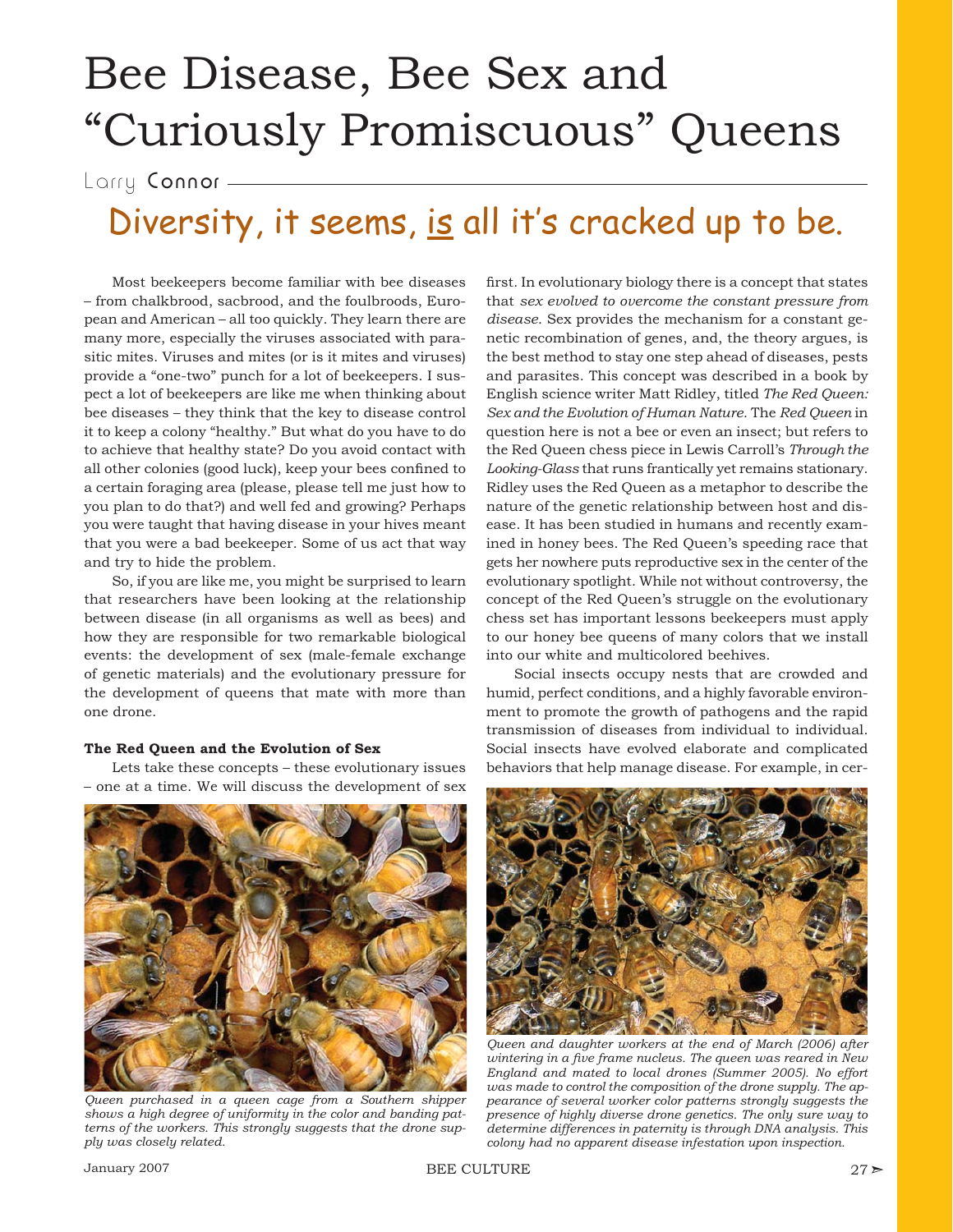

*Appearance of bottom board of the colony headed by the queen in photo number 1. Research by Tarpy and Seeley suggest that colonies that lack genetic diversity may be more likely to have large disease outbreaks.* 

tain leaf-cutting ants, a caste of tiny farmer ants constantly monitor the fungi growing on the leaf pieces, and are small enough and quick enough to remove sections of any harmful fungus whenever it appears in the leaf farms of the colony. This allows the ants to grow without contamination only the species or strain of fungus that they use for food. Ironically, these tiny ants react much faster than human farmers who rarely note a disease or pest problem until it has become widespread and difficult to control – in this case there is a huge advantage to being tiny and able to work among food you are growing.

In honey bees, of course, we have discovered the process of hygienic behavior, where bees somehow detect defective brood cells – ones that have a bad odor or some other cue that stimulates the bees to remove the cell's contents. Remarkably, this same genetic mechanism has been shown to successfully work on a number of very different, highly unrelated diseases and even mites: American foulbrood, chalkbrood, virus-killed brood, chilled brood, and, of course, *Varroa* mites are all managed using the same basic cell cleaning mechanism. Some have predicted that the hygienic stocks from Minnesota, SMR/VSR, Russian and others will all be found to demonstrate some variation or even the identical genetic hygienic mechanism as outlined by Professor Walter Rothenbuhler in the mid 1950s.

#### **Advantages of multiple mating**

If we accept the idea that the best way to distribute adaptive genetic mutations and changes protective to the genome of a species is through sex, we are still faced with an explanation of why bees of the genus *Apis* have evolved the behavior of mating multiple times, using Drone Congregation Areas (DCA's) where queens mate with a dozen or more drones during a short time interval. What is the advantage of one queen mating so many times?

Most insects mate only once, and within the social insects the examples of multiple mating have been reported in *Vespula* (yellow jacket wasps), *Atta* (leaf-cutter ants), *Pogonomyrmex* (harvester ants), and *Dorylus* and *Eciton* (army ants). But the social insects with the highest level of multiple mating are all in the genus *Apis*, with queens of *Apis mellifera* mating with 12 drones on average as based on molecular genotyping.

North Carolina State University researcher David Tarpy and Cornell scientist Tom Seeley have worked with queens mated to different numbers of drones and examined their ability to counteract disease. We will review some of their work to examine the role of multiple mating in the overall success of the honey bee.

Tarpy and Seeley studied the "curious promiscuity" of queen bees and how the queen's multiple mating behavior impacts the hive's disease levels. There must be a huge evolutionary payback for a species to invest in the complicated mating system found in the honey bee species. Rather than mating in or around the nest, virgin honey bee queens and drones fly to drone congregation areas (DCAs) to mate. On their flight they are exposed to predators, high winds, sudden changes in the weather, and may make orientation mistakes returning to the proper hive. Why does a queen

mate multiple times and then stop for the rest of her life?

#### **Sex and the Single Queen**

To answer this question, I reviewed two related papers. The first is by David Tarpy and compares queens that have been instrumentally inseminated with either one drone (SDI) or with many drones  $(MDI)^{1}$  In the second paper, Tarpy and Cornell's Tom Seeley (where Tarpy had worked as a post-doc before being hired by NCSU) set up a similar study to evaluate different colonies<sup>2</sup>. In each paper they produced two groups of colonies. One group consisted of highly related virgin queens that were instrumentally mated with the semen of just one drone, each drone taken from an unrelated colony. The second group of queens was instrumentally mated with an identical volume of semen collected from unrelated drones – one each from the colonies used in the first group. After the semen was collected and mixed, one micro-liter of semen was given to each queen. This is the same amount of semen given to each queen mated to a single drone. This second group of queens were mated in such a way as to duplicate the number of drones the average queen mates with in the wild, but under highly controlled conditions. Once established in production hives, the colonies were examined for disease and general aspects of beekeeping. The two groups of colonies allowed the researchers to compare colonies mated to one drone, called monandrous colonies, where the worker bees were genetically uniform; with colonies mated with multiple drones, called polyandrous colonies, and where the resulting colonies had genetically diverse worker bees. The experiment allowed them to examine any possible advantage of polyandry.

Colonies were set up and managed for six weeks so they had worker

<sup>1</sup> Tarpy, D.R. 2002. Genetic diversity within honeybee colonies prevents severe infections and promotes colony growth. Proc. R. Soc. London B 270: 99-103

<sup>&</sup>lt;sup>2</sup> Tarpy, D.R and T.D. Seeley. 2006. Lower disease infections in honeybee (*Apis mellifera*) colonies headed by polyandrous vs monandrous queens. *Naturwissenschften*, 93: 195-199.